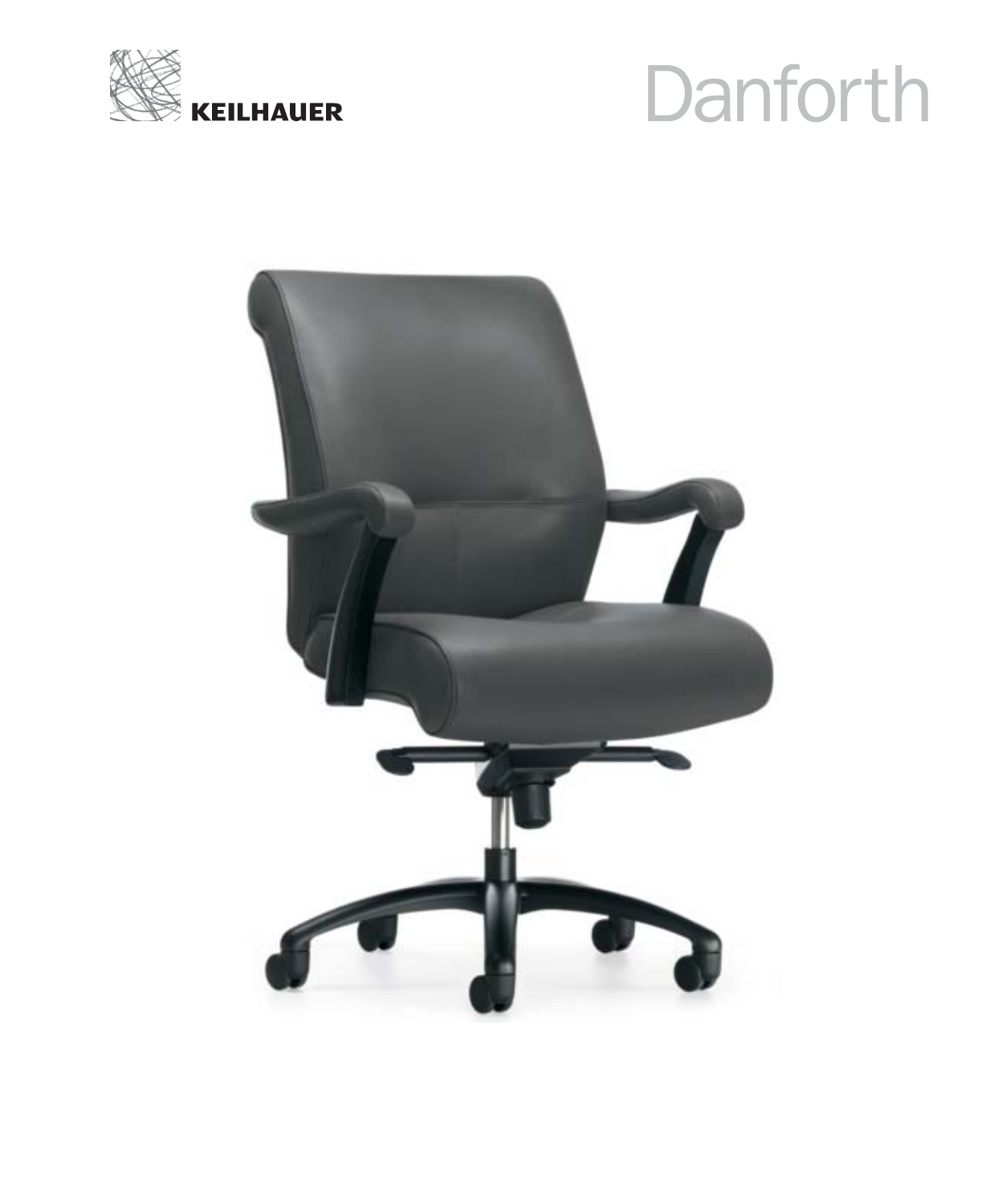

HIGH BACK, SYNCRO-TILT, CASTERS, PNEUMATIC HEIGHT ADJUSTMENT, UPHOLSTERED ARM CAP, WOOD SLEEVE WITH WOOD BASE MID BACK, SYNCRO-TILT, CASTERS, PNEUMATIC HEIGHT ADJUSTMENT, URETHANE ARM CAP, WOOD SLEEVE COVER IMAGE **4862** MID BACK, SYNCRO-TILT, CASTERS, PNEUMATIC HEIGHT ADJUSTMENT, UPHOLSTERED ARM CAP, WOOD SLEEVE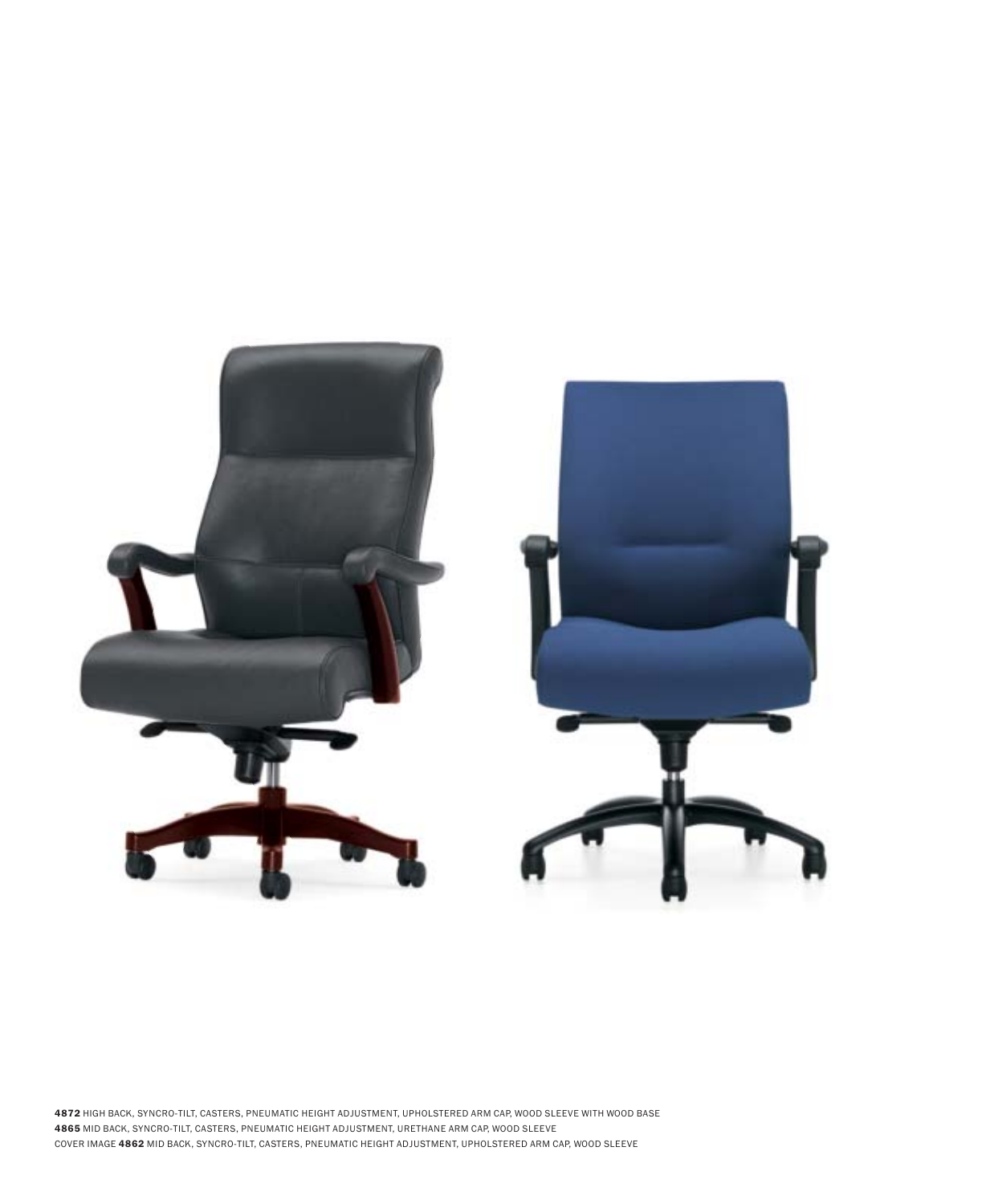

MID BACK, SYNCRO-TILT, CASTERS, PNEUMATIC HEIGHT ADJUSTMENT, UPHOLSTERED ARM CAP, URETHANE SLEEVE HIGH BACK, SYNCRO-TILT, CASTERS, PNEUMATIC HEIGHT ADJUSTMENT, UPHOLSTERED ARM CAP, URETHANE SLEEVE